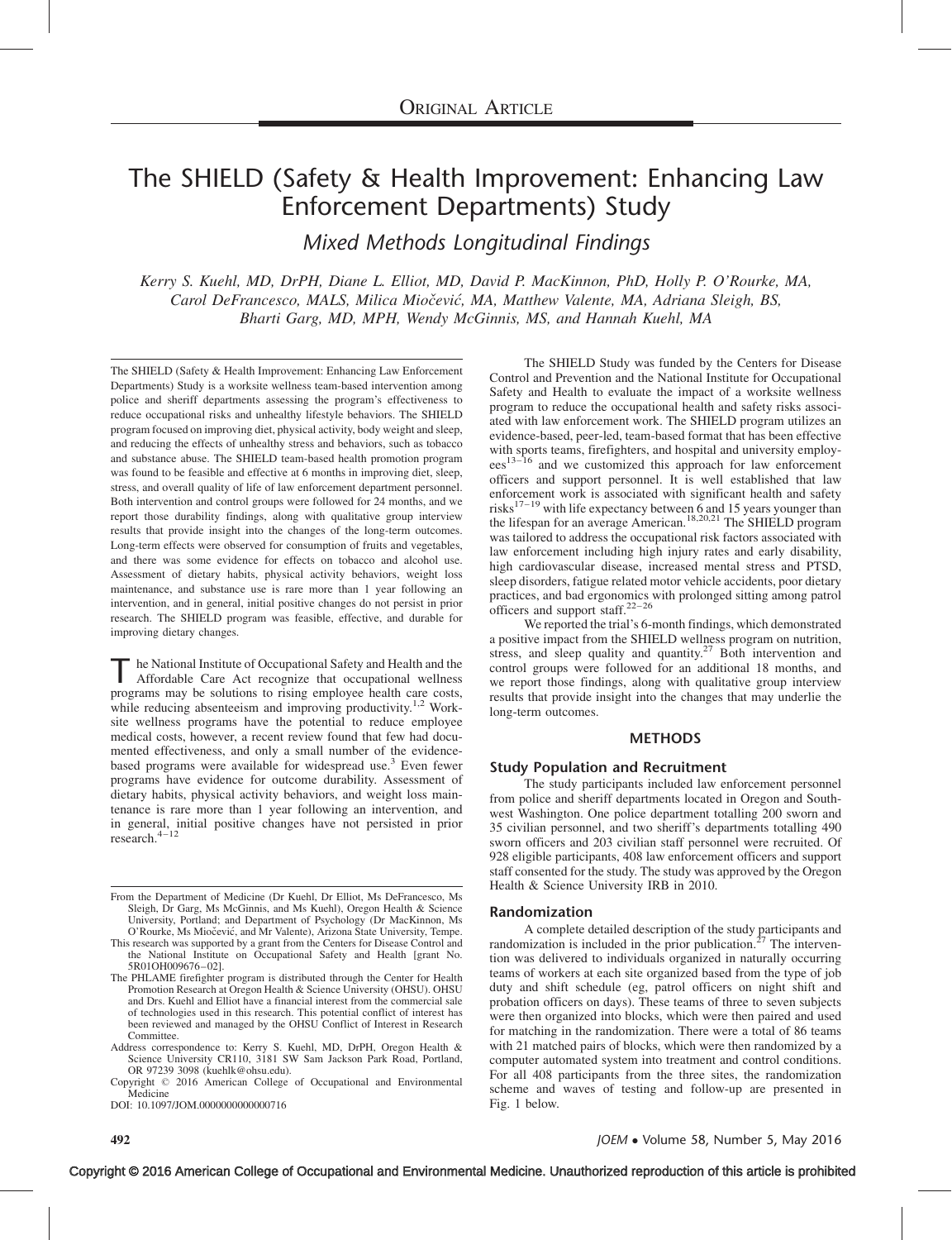

FIGURE 1. Consort diagram for recruitment, enrollment, and retention for all follow-up waves.

# Measures

Study participants completed testing including written surveys at four points over the 2-year period: baseline, 6, 12 and 24 months. The validated survey was based on our previous studies<sup>[27,28](#page-6-0)</sup> and contained questions about demographics, gender, job type and shift schedule, number of years in law enforcement, diet, physical activity, sleep, fatigue, pain, stress, tobacco, alcohol, and depression. More information on the scales can be obtained at the website, [https://psychology.clas.asu.edu/research/labs/research-prevention](https://psychology.clas.asu.edu/research/labs/research-prevention-laboratory-mackinnon)[laboratory-mackinnon](https://psychology.clas.asu.edu/research/labs/research-prevention-laboratory-mackinnon), and more detailed description of the study sites are included in the prior publication.<sup>27</sup>

As shown in Table 1, the intervention and control group did not have statistically significant differences on baseline variables with the exception of healthy eating. Intervention subjects rated themselves as healthier eaters than participants in the control group  $(P = 0.04)$ .

Physical testing was conducted at baseline, 12 and 24 months. Physical measures included body weight and height, anthropometric measures, blood pressure, fasting lipid and lipoprotein, and glucose levels (Cholestech PA Analyzer from finger stick).

# Qualitative Data Gathering

Group interviews were a convenience sample of intervention participants; each team was interviewed individually approximately 24-months after the intervention. Eleven 60-minute team interviews

were held with a total of 38 law enforcement employees. Interviewers used a semi-structured guide, which outlined a series of open-ended questions in the domains of what they remembered most about the team session, along with potential promoters and hindrances to long-lasting health behavior change relating to diet, exercise, and sleep habits. Probative follow-up questions were included to expand on responses. The roadmap strategy allowed comparison of responses across groups. Because of the group setting, individual actions concerning alcohol use were not explored. These qualitative interviews were audiotaped, transcribed by a research assistant and then assembled for analysis.

#### Intervention Group

Participants randomized to the intervention participated in 12, 30-minute, team-based, scripted, peer-led sessions during the first 6 study months. No additional intervention team meetings were held after that time. A detailed description of the intervention is published in the SHIELD 6 month study results publication.<sup>[27](#page-6-0)</sup> The SHIELD program team meetings were scheduled once per week by the team leader and held during work hours. The team format fosters social support and accountability as one officer stated, ''to help each other stay away from the donuts and take the stairs rather than the elevator''. Each member of the team would discuss weekly goals and there was a scripted set of questions to answer out loud regarding successful strategies identified by subjects to reach the weekly goal (eg, achieving 10,000 steps per day on their pedometer,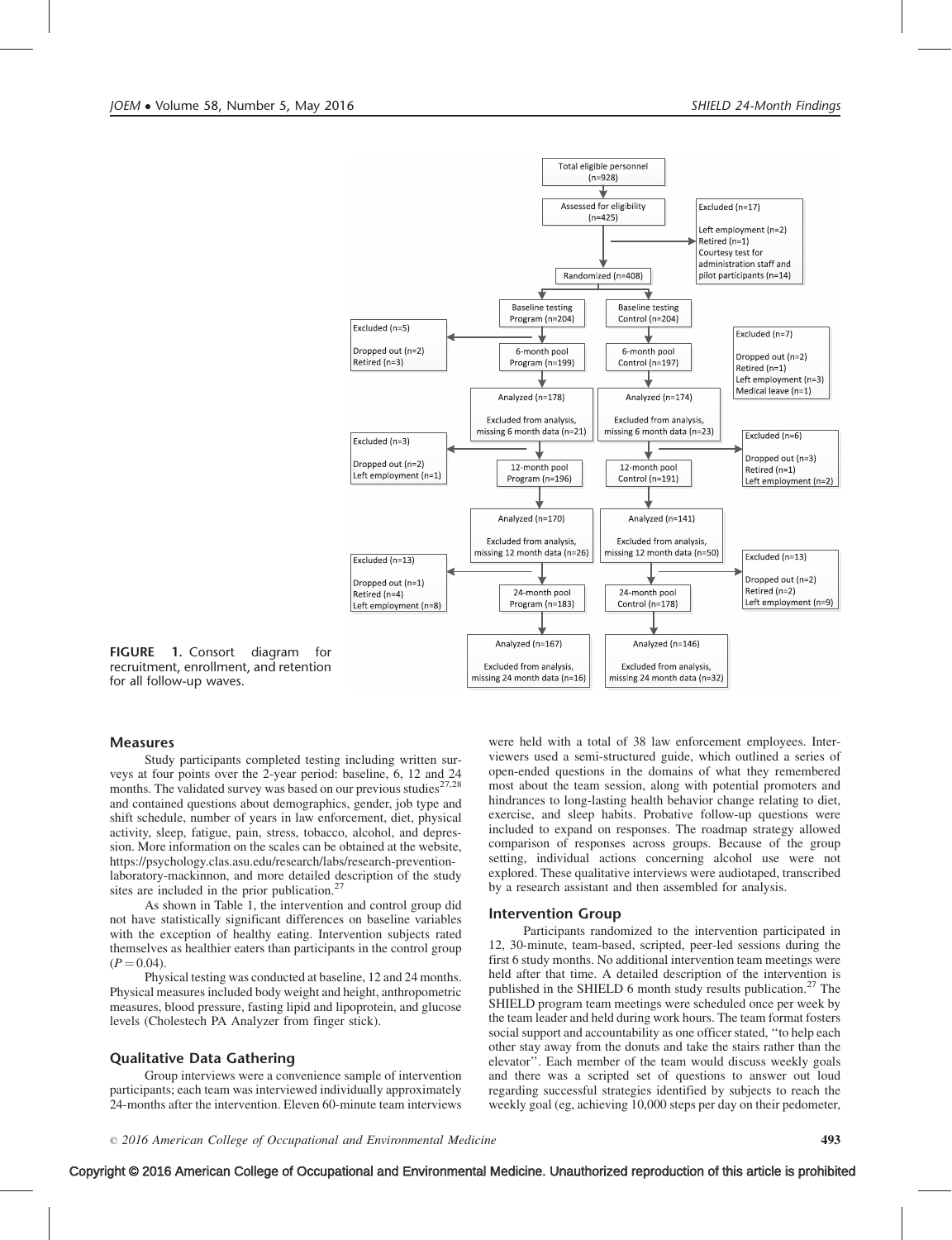|                                        |                | <b>Baseline</b>  | 24-months    |                  |
|----------------------------------------|----------------|------------------|--------------|------------------|
| <b>Variable</b>                        | <b>Control</b> | <b>Treatment</b> | Control      | <b>Treatment</b> |
| Age $(yrs)$                            | 41.7(9.4)      | 44.6 $(9.5)$     | 43.1(8.6)    | 45.9(9.3)        |
| Gender                                 |                |                  |              |                  |
| Male                                   | 141            | 118              | 127          | 104              |
| Female                                 | 66             | 96               | 52           | 79               |
| Ethnicity                              |                |                  |              |                  |
| White                                  | 184            | 195              | 164          | 171              |
| Black/African Am.                      |                |                  |              |                  |
| Asian                                  |                |                  |              |                  |
| Native Hawaiian/Other Pacific Islander |                |                  |              |                  |
| American Indian/Native Alaskan         |                |                  |              |                  |
| Other                                  | 8              |                  | 4            |                  |
| Marital status                         |                |                  |              |                  |
| Married                                | 137            | 161              | 102          | 120              |
| Divorced                               | 37             | 26               | 20           | 18               |
| Widowed                                |                | ð                |              |                  |
| Separated                              |                |                  |              |                  |
| Never married                          | 20             |                  |              |                  |
| Member of an unmarried couple          | 8              | 8                |              |                  |
| Time in law enforcement (yrs)          | 13.56 (7.66)   | 15.23(9.00)      | 14.83 (7.36) | 16.39 (8.76)     |

|  |  | TABLE 1. Descriptive Demographic Variables (Number or Means [SD]) |  |
|--|--|-------------------------------------------------------------------|--|
|--|--|-------------------------------------------------------------------|--|

eating five servings of fruits and vegetables daily for the week, sleeping at least 7 hours each 24 hours for the week). There were a total of 6 hours of curriculum regarding these lifestyle goals in the SHIELD program and no other changes were made to the environment. It was up to the teams and participants to make the positive changes and achieve these lifestyle goals, or to change their unhealthy habits.

# Control Group

Subjects that were randomized to the control condition still took the same battery of tests and surveys at the four intervals, baseline, 6, 12, and 24 months. At the baseline testing, participants in the control group received their test results and a physician discussed their confidential individual test results identifying abnormal values and discussing appropriate medical standards of care and follow-up. There were a total of 24 individuals during the initial electrocardiogram exercise stress test that had a positive test and needed appropriate follow-up with cardiology for treatment. They were not included in the study after that unless cleared by the cardiologist. There were no other health promotion programs or educational materials provided to control participants after the results discussion, however, the control group participants were expected to follow-up on the recommendations of the physician.

# Statistical Analysis

The statistical analyses reflect the nesting of individual persons within the 86 teams. The SAS Mixed program was used to estimate this multilevel regression model. Missing data at 6, 12, and 24 months were treated as missing at random including baseline data in the analyses. In this model for repeated measures, significant group by time interactions represented program effects, consistent with differential change over time in the program versus control conditions. The group by time interaction incorporated change between groups across all four time points. A primary contrast in this analysis was a test of whether the change between baseline and the average of the follow-ups differed between treatment and control groups. No adjustments for multiple comparisons were made. Additional contrasts compared group differences in change from baseline to each follow-up time.

#### Qualitative Analysis

Thematic content analysis involved reiterative readings of interview transcripts to identify and code patterns and influences on the impact of the wellness program based on participants' actual experiences.<sup>[29](#page-6-0)</sup> The qualitative methodology as described by Mabry et al includes construction of themes and interpretations which avoids the substantive bias inherent in a priori categorization, and instead adapts the more inductive constant-comparative method typical of grounded theory.<sup>[30](#page-6-0)</sup> As the data were reviewed several times by different research assistants to search for interpretations, emergent themes evolved. Preliminary findings were constructed to evaluate rival explanations, and organized thematically with participants actual phrasing. The ''vicarious experiences'' provided by the interview excerpts are intended to enhance understanding and the development of ''tacit knowledge,'' more influential than ''propositional knowledge'' for generalization to other occupational settings.<sup>[31,32](#page-6-0)</sup>

# RESULTS

# Adherence to Format and Acceptability

There was good participation and adherence to the curriculum content and format with 97% of the scripted content delivered as written. Team members attended 87% of the ''required sessions.''

#### Participants

Table 1 lists participant characteristics at baseline and at the end of the study.

#### Program Effects

Program effects were analyzed in a series of multilevel models, including individuals nested within teams. Table 2 lists the estimates of program effects, adjusted means, effect sizes, and P values for the test of baseline versus the average of the follow-up outcome variables at 6, 12, and 24 months. The ''All Follow-ups'' column under effect size shows whether significant program effects were observed in the comparison of baseline to the average of the three follow-up measures thereby providing an overall test of the program effects across time points. The effect size was computed by taking the difference between baseline and the average of the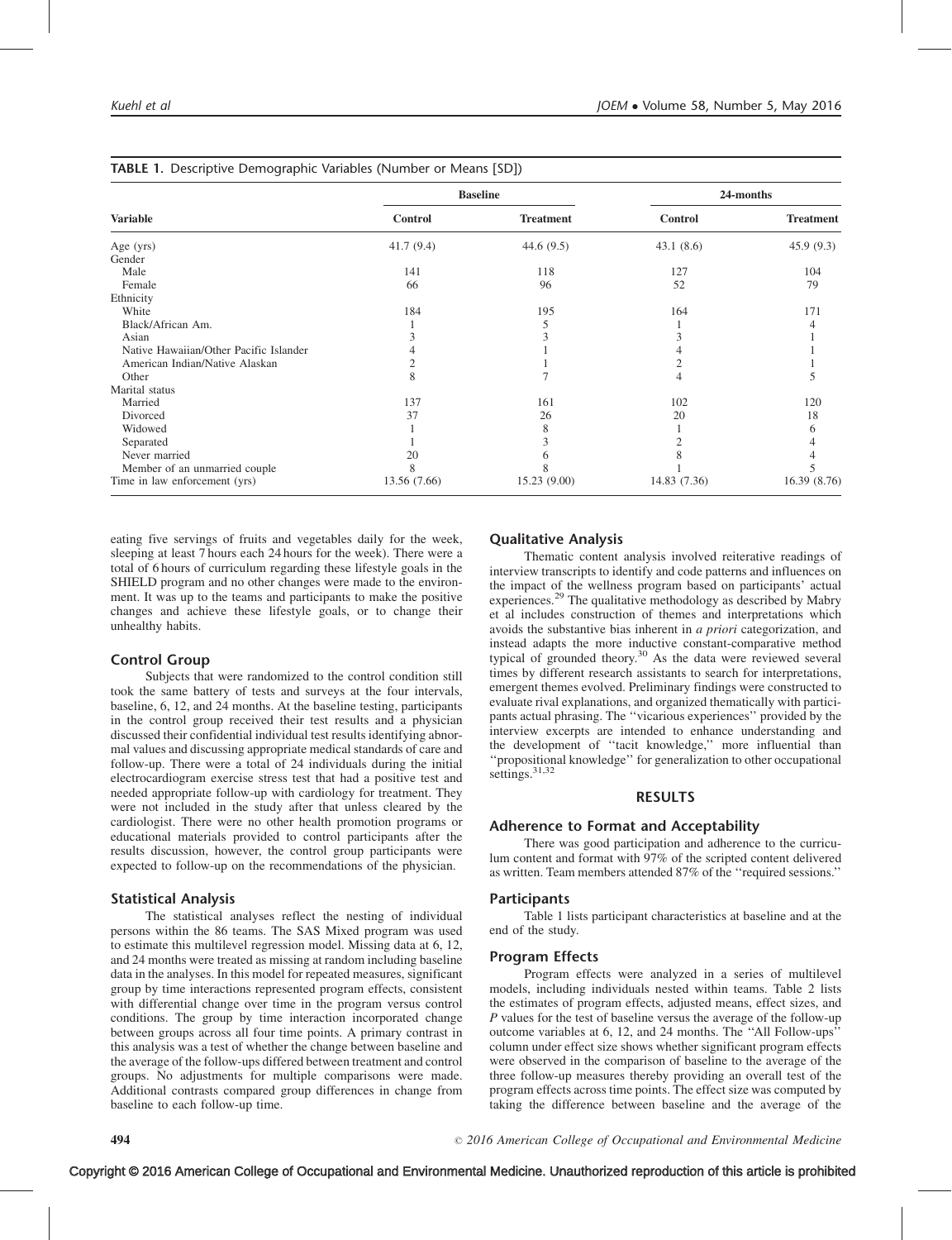| The Adjusted Means and Program Effects for<br>$\overline{\mathbf{v}}$<br>TABLE                                                                                                                                                                                                                                                                                                                                                                                                                                                                                                                                                                                                                                                                                                                                                                                                         |                  |                                                   | Ò,<br>≏<br><b>Control Grou</b>                                                                                                                                                                                                                                                                              | and<br>12,             |                         |                              | Intervention Group     | 24 Months for the Primary Endpoints and Physiological Measures |                               |                                |                                |  |
|----------------------------------------------------------------------------------------------------------------------------------------------------------------------------------------------------------------------------------------------------------------------------------------------------------------------------------------------------------------------------------------------------------------------------------------------------------------------------------------------------------------------------------------------------------------------------------------------------------------------------------------------------------------------------------------------------------------------------------------------------------------------------------------------------------------------------------------------------------------------------------------|------------------|---------------------------------------------------|-------------------------------------------------------------------------------------------------------------------------------------------------------------------------------------------------------------------------------------------------------------------------------------------------------------|------------------------|-------------------------|------------------------------|------------------------|----------------------------------------------------------------|-------------------------------|--------------------------------|--------------------------------|--|
|                                                                                                                                                                                                                                                                                                                                                                                                                                                                                                                                                                                                                                                                                                                                                                                                                                                                                        | <b>Baseline</b>  | Follow-Up<br>6 Months                             | lonths<br>Follow-Up<br>12 M <sub>g</sub>                                                                                                                                                                                                                                                                    | 24 Months<br>Follow-Up | <b>Baseline</b>         | Follow-Up<br>6 Months        | 12 Months<br>Follow-Up | 24 Months<br>Follow-Up                                         |                               |                                |                                |  |
| Variables                                                                                                                                                                                                                                                                                                                                                                                                                                                                                                                                                                                                                                                                                                                                                                                                                                                                              | Adjusted<br>Mean | Adjusted<br>Mean                                  | Adjusted<br>an<br>$\mathbf{E}$                                                                                                                                                                                                                                                                              | Adjusted<br>Mean       | Adjusted<br>Mean        | Adjusted<br>Mean             | Adjusted<br>Mean       | Adjusted<br>Mean                                               | 6 Months<br>Program<br>Effect | 12 Months<br>Program<br>Effect | 24 Months<br>Program<br>Effect |  |
| Fruit consumption                                                                                                                                                                                                                                                                                                                                                                                                                                                                                                                                                                                                                                                                                                                                                                                                                                                                      |                  | 2.095                                             |                                                                                                                                                                                                                                                                                                             | 2.079                  | 2.050                   | 3.055                        | 2.760                  |                                                                | 0.49                          | $0.34*$                        | $0.36^{\circ}$                 |  |
| Vegetable consumption                                                                                                                                                                                                                                                                                                                                                                                                                                                                                                                                                                                                                                                                                                                                                                                                                                                                  | 2.175<br>3.674   |                                                   |                                                                                                                                                                                                                                                                                                             | 3.740                  |                         | 4.413                        | 4.147                  | 2.755<br>3.923                                                 | $0.29*$                       | $0.31$ <sup>*</sup>            | 0.09                           |  |
| Fruit/Vegetable consumption                                                                                                                                                                                                                                                                                                                                                                                                                                                                                                                                                                                                                                                                                                                                                                                                                                                            | 5.848            | 3.550<br>5.637                                    |                                                                                                                                                                                                                                                                                                             | 5.818                  | 3.554<br>5.587<br>0.085 | 7.459                        | 6.882                  | 6.659                                                          | $0.46*$                       | $0.39*$                        | $0.24*$                        |  |
| Healthy eating self                                                                                                                                                                                                                                                                                                                                                                                                                                                                                                                                                                                                                                                                                                                                                                                                                                                                    | 0.082            | 0.117                                             |                                                                                                                                                                                                                                                                                                             | 0.074                  |                         | 0.4382                       | 0.378                  | 0.369                                                          | $0.20*$                       | $0.16*$                        | $0.17*$                        |  |
| Physical activity                                                                                                                                                                                                                                                                                                                                                                                                                                                                                                                                                                                                                                                                                                                                                                                                                                                                      | $-0.026$         | 0.216                                             | $\begin{array}{l} 1.141 \\ 2.141 \\ 3.81 \\ 4.181 \\ 5.241 \\ 6.89 \\ 8.99 \\ 2.01 \\ 2.01 \\ 2.01 \\ 2.01 \\ 2.01 \\ 2.01 \\ 2.01 \\ 2.02 \\ 2.03 \\ 2.08 \\ 2.03 \\ 2.08 \\ 2.03 \\ 2.08 \\ 2.00 \\ 2.00 \\ 2.01 \\ 2.02 \\ 2.03 \\ 2.03 \\ 2.04 \\ 2.03 \\ 2.04 \\ 2.03 \\ 2.04 \\ 2.03 \\ 2.04 \\ 2.04$ | 0.099                  | 0.028                   | 0.304                        | 0.112                  | 0.142                                                          | 0.04                          | 0.10                           | 0.01                           |  |
| Sleep quality                                                                                                                                                                                                                                                                                                                                                                                                                                                                                                                                                                                                                                                                                                                                                                                                                                                                          | 0.004            | 0.015                                             |                                                                                                                                                                                                                                                                                                             | 0.057                  | $-0.011$                | 0.287                        | 0.143                  | 0.201                                                          | $0.32*$                       | 0.09                           | $0.18^{\dagger}$               |  |
| Sleep quantity                                                                                                                                                                                                                                                                                                                                                                                                                                                                                                                                                                                                                                                                                                                                                                                                                                                                         | $-0.030$         | $-0.005$<br>3.420                                 |                                                                                                                                                                                                                                                                                                             | 0.038<br>3.385         | 0.032                   | 0.250                        | 0.140                  | 0.137<br>3.381                                                 | $0.23*$                       | 0.11                           | 0.04<br>0.05                   |  |
| SF36: general health<br>Stress self                                                                                                                                                                                                                                                                                                                                                                                                                                                                                                                                                                                                                                                                                                                                                                                                                                                    | 3.589<br>4.052   | 4.050                                             |                                                                                                                                                                                                                                                                                                             | 4.033                  | 4.119<br>3.551          | 3.488<br>4.331               | 4.336<br>3.437         | 4.187                                                          | $0.16*$<br>$0.15*$            | 0.16<br>0.11                   | 0.07                           |  |
| Tobacco use                                                                                                                                                                                                                                                                                                                                                                                                                                                                                                                                                                                                                                                                                                                                                                                                                                                                            | 3.521            | 3.515                                             |                                                                                                                                                                                                                                                                                                             | 3.501                  | 3.291                   | 3.389                        | 3.405                  | 3.389                                                          | $0.10*$                       | 0.06                           | $0.12$ <sup>*</sup>            |  |
| Alcohol consumption                                                                                                                                                                                                                                                                                                                                                                                                                                                                                                                                                                                                                                                                                                                                                                                                                                                                    | $-0.016$         | $-0.024$                                          |                                                                                                                                                                                                                                                                                                             | $-0.021$               | 0.025                   | 0.080                        | 0.117                  | 0.105                                                          | 0.09                          | $0.16*$                        | $0.12^{\dagger}$               |  |
| Depression                                                                                                                                                                                                                                                                                                                                                                                                                                                                                                                                                                                                                                                                                                                                                                                                                                                                             | 5.228            | 5.111                                             |                                                                                                                                                                                                                                                                                                             | 5.085                  | 5.371                   | 5.406                        | 5.386                  | 5.273                                                          | 0.13                          | 0.03                           | 0.04                           |  |
| Systolic blood pressure <sup>†,#,\$</sup>                                                                                                                                                                                                                                                                                                                                                                                                                                                                                                                                                                                                                                                                                                                                                                                                                                              | 123.94           | $\mathop{\mathsf{N}}\nolimits\mathop{\mathsf{A}}$ | $\tilde{\mathcal{S}}$<br>120.                                                                                                                                                                                                                                                                               | 119.83                 | 125.26                  | $\stackrel{\triangle}{\geq}$ | 119.48                 | 120.04                                                         | N/A                           | $0.18*$                        | $-0.08$                        |  |
| Diastolic blood pressure#,\$<br>BMI                                                                                                                                                                                                                                                                                                                                                                                                                                                                                                                                                                                                                                                                                                                                                                                                                                                    | 77.52<br>30.31   | $N\!A$<br>$\sum_{i=1}^{n}$                        | $\mathcal{L}$<br>30.30<br>75.                                                                                                                                                                                                                                                                               | 75.58<br>30.50         | 78.36<br>29.21          | $N\!A$<br>≸                  | 76.07<br>29.37         | 75.82<br>29.47                                                 | N/A<br>≸                      | 0.05<br>0.03                   | 0.06<br>0.01                   |  |
| Tobaco use and alcohol consumption were not normally distributed variables so percentile bootstrap confidence intervals were also computed to test the significance of the effects at each wave. The significance of the effec<br>wave based on the percentile bootstrap matched the results presented in this table. Effects of the age and gender covariates on the scale outcomes did not affect the significance of program effects and therefore were not i<br><sup>8</sup> Indicates statistically significant effect of covariate gender on physical outcome.<br>Indicates statistically significant effect of covariate age on physical outcome.<br>Indicates marginally significant program effect of group by time, $P < 0.10$ .<br>"Indicates statistically significant program effect of group by time, P<br>BMI, body mass index; NA, not available; SF36, Short Form-36. |                  |                                                   | $< 0.05$ .                                                                                                                                                                                                                                                                                                  |                        |                         |                              |                        |                                                                |                               |                                |                                |  |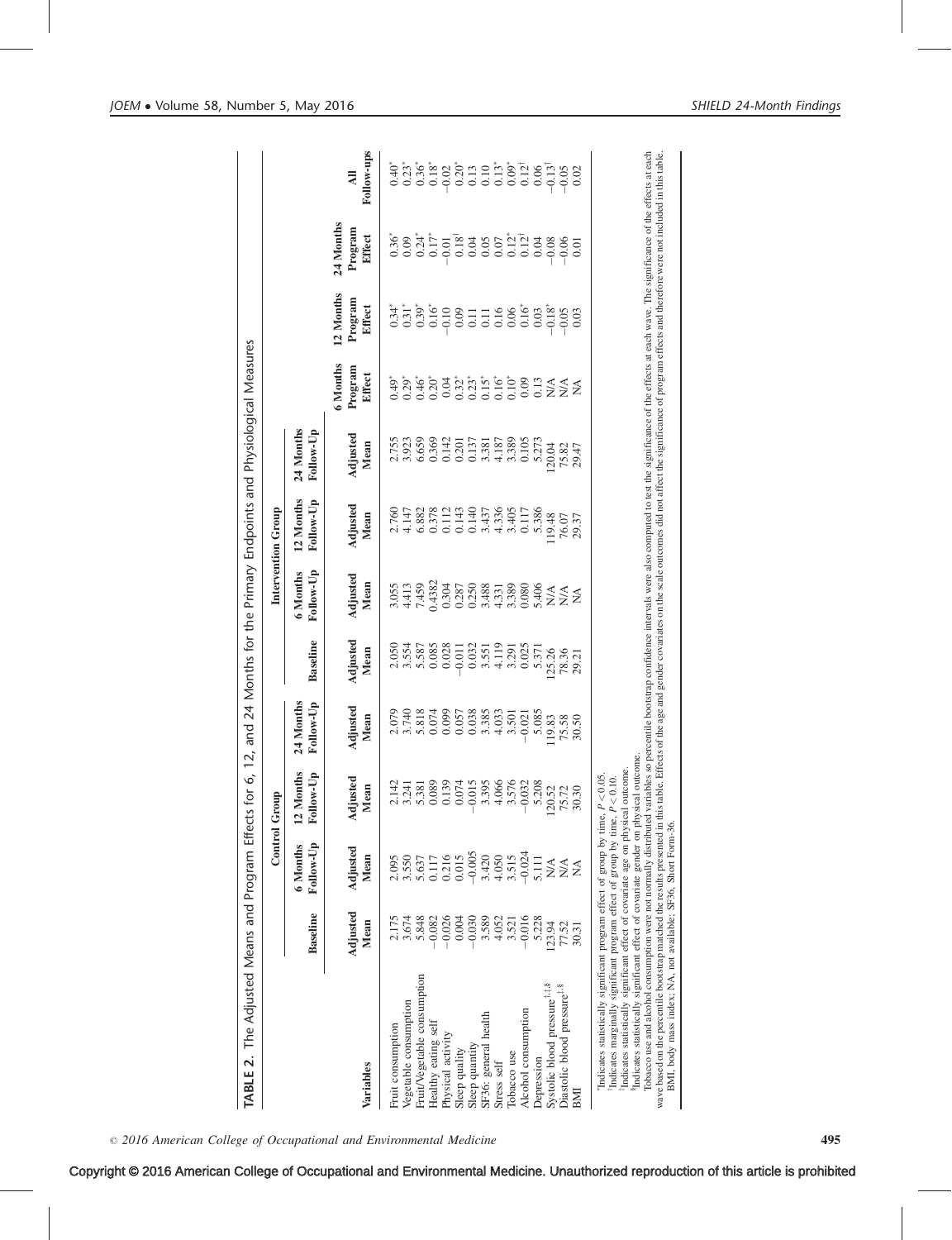follow-ups and then taking the difference of this difference between the intervention and control groups and standardizing using the pooled individual level standard deviation at baseline.<sup>[33](#page-6-0)</sup> Statistically significant beneficial program effects were present for daily servings of fruit and vegetable intake, healthier eating, sleep quality and quantity (marginal), general health (marginal), stress, tobacco, and heavy alcohol use (marginal). Table 2 also shows the adjusted means and program effects for 6, 12, and 24 months for the primary end points and distal physiological measures. The measure of effect was computed for each baseline versus follow-up comparison.

Fruit and vegetable consumption were significantly improved for the intervention group at all follow-up time points (Fig. 2). The effect size for fruit and or vegetable consumption ranges from 0.09 to 0.49, with fruit consumption consistently showing greater effect sizes. The construct measuring healthy eating also showed statistically significant program effects at each follow-up point, with effect sizes ranging from 0.16 to 0.20.

Statistically significant program effects for sleep, stress, and general health variables were observed at 6-month follow-up but not at the 12- and 24-month follow-ups. Similar patterns of change were observed for sleep quality, sleep quantity, and amount of sleep, though not as pronounced as for fruit and vegetable intake (see a plot for the sleep variable found at the website [https://psychology.clas.](https://psychology.clas.asu.edu/research/labs/research-prevention-laboratory-mackinnon) [asu.edu/research/labs/research-prevention-laboratory-mackinnon](https://psychology.clas.asu.edu/research/labs/research-prevention-laboratory-mackinnon)).

Statistically significant program effects were observed for tobacco use at 6 months and 24 months and significant reduction of alcohol use at 12 months and a marginally significant reduction of alcohol use at 24 months follow-up among the intervention group with effect sizes ranging from 0.09 to 0.16 for all effects on tobacco and alcohol.

# Qualitative Findings

Fourteen males and 24 females participated in the group interviews, (mean age 44 years). Three major themes were observed and a matrix of evolving and refined themes and representative quotes were documented. The list of quotes can be found at the website, [https://psychology.clas.asu.edu/research/labs/research](https://psychology.clas.asu.edu/research/labs/research-prevention-laboratory-mackinnon)[prevention-laboratory-mackinnon.](https://psychology.clas.asu.edu/research/labs/research-prevention-laboratory-mackinnon) In general, law enforcement personnel learned about the benefits of healthy nutrition, physical activity, adequate sleep quality and quantity, stress management, and reducing tobacco and heavy alcohol use. Although much could be recalled from the session and individuals made changes, the



FIGURE 2. Average fruit/vegetable consumption for the intervention and control groups at each time of measurement  $\pm 1$  standard error bars. Higher scores indicate higher consumption of fruits and vegetables.

motivation for change appeared to remain external. Other than visible changes in eating habits, few personal or cultural changes assisted maintaining healthy action, and competing priorities and altered circumstances further constrained durability.

# **DISCUSSION**

Policing is a 24 hours occupation requiring shiftwork and multiple overtime schedules to keep our communities safe contributing to the high adverse health consequences observed among these workers. The SHIELD program was found to be feasible and in the short-term, effective in promoting the health of law enforcement officers and support personnel. Long-term effects persisted and were observed for consumption of fruits and vegetables, healthier eating, and tobacco and heavy alcohol use reduction. The team program was well received with a high attendance and adherence to the scripted curriculum. After the 12-week intervention, significant positive changes occurred related to diet, sleep, stress, and tobacco and alcohol reduction use.<sup>[27](#page-6-0)</sup> However, only increased fruit and vegetable consumption, healthy eating, and tobacco and heavy alcohol use reduction persisted 24 months after the intervention.

## Fruits and Vegetables

Evidence suggests diets that a daily intake of five servings of fruits and vegetables per day are associated with a lower risk of disease including certain types of cancer, diabetes, and cardiovas-cular disease (CVD).<sup>[34,35](#page-6-0)</sup> A recent systematic review of worksite dietary interventions found increases in fruit and vegetable intake comparable to our findings<sup>[36](#page-6-0)</sup>, although comparisons are limited because of the variability in instruments and how change was reported. Similar to published results from our other team-based wellness programs<sup>[13–16](#page-6-0)</sup> significant changes in diet were observed and durable at 24 months after intervention including increased daily servings of fruit and vegetables, and making healthier food choices. This may have substantial benefit to law enforcement personnel whose poor dietary habits increase risk of developing CVD, diabetes, high blood pressure, obesity, and metabolic syndrome[.23,25–27](#page-6-0) The SHIELD occupational wellness program focuses on both nutrition education and behavior change strategies on how to make better dietary decisions and choices. The curriculum targets specific dietary lifestyle habits with daily and weekly goals that encourage law enforcement officers and support staff on healthy nutrition alternatives both at work, when on patrol, or on break, when eating out, and at home. These activities included how to replace unhealthy fast food with healthy alternatives, how to shop and cook healthy on a budget, how to reduce calories in snacks, and addressed the industry of dietary supplements teaching them what is helpful or harmful. The durability of these healthy dietary changes persisting at 24 months suggest the 12 week, 30 minute once per week team-based SHIELD intervention program created a healthier culture at work.

#### Tobacco and Alcohol Use

Smoking causes 467,000 deaths per year from cardiovascular disease, cancer, and respiratory disease making it the number one preventable cause of death in the United States.<sup>[1](#page-5-0)</sup> Tobacco use involving cigarette smoking is estimated at 19% in the U.S. and varies in law enforcement personnel from  $6\%$  to  $32\%^{21,23}$  $32\%^{21,23}$  $32\%^{21,23}$  with 16.7% of Buffalo police officers currently identified as smokers.<sup>[26](#page-6-0)</sup> Interestingly, the percentage of current smokers in the Buffalo Cardio-Metabolic Occupational Police Stress (BCOPS) study was twice as high for women at  $26\%$  than for men at  $13\%$ .<sup>18</sup> The BCOPS study, however, involves a group of subjects that have been extensively sampled and understand that results may be biased from this over-studied population.. In our current study, the SHIELD team curriculum focused on tobacco use cessation and results did show a statistically significant reduction for tobacco use at 6 months and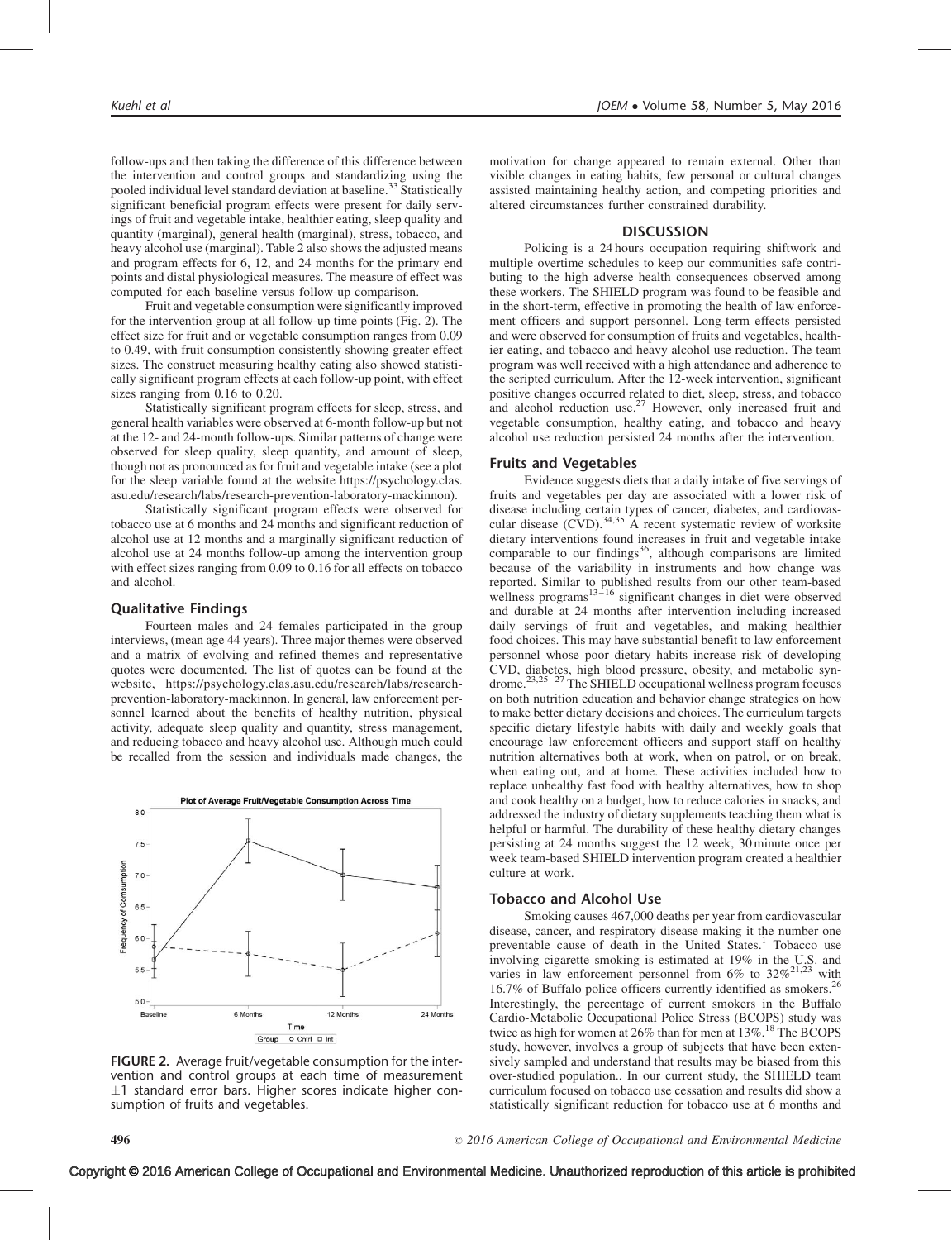<span id="page-5-0"></span>24 months post intervention. Likewise, heavy alcohol use among law enforcement personnel is a problem and has been linked to occupational stress and post-traumatic stress disorder (PTSD), certain cancers, and suicide. Violante and colleagues<sup>[22](#page-6-0)</sup> observed a 10-fold increased risk for suicide ideation among Buffalo police officers with PTSD and increased alcohol use. Additionally, police officers have a high incidence of sleep disorders and alcohol is known to disrupt circadian rhythm and increase sleep disruption.<sup>2</sup> Our intervention focused on the harm of heavy alcohol use and alternatives to use and had an observed reduction of alcohol use at 12 months and a marginally significant reduction of alcohol use at 24 months follow-up demonstrating the intervention was both feasible and able to affect a major risk factor for the epidemic of suicide and PTSD observed among law enforcement officers.

# Mood, Stress, and Sleep

Law enforcement officers have a high prevalence of sleep and stress related disorders associated with adverse health outcomes including premature disability, high substance abuse, suicide, and high health care costs. $21-23,25$  An effective worksite wellness program needs to focus on the negative impact of sleep deprivation, mental and emotional stress, and effective strategies to mitigate these occupational hazards of law enforcement work. Sleep disorders compounded with the mental and physical stress associated with law enforcement work can lead to fatigue, depression, and suicide ideation.<sup>22,25,37,38</sup> Depression alone is a major contributor of employee absenteeism and reduced productivity. A program that can reduce stress and depression will have a significant impact high employer health care costs.<sup>39</sup> Additionally, the negative impact of shiftwork among police officers, especially night shiftwork is associated with obesity, metabolic syndrome, and diabetes<sup>[22,25,40–43](#page-6-0)</sup> and increases employee benefit health care costs substantially[.44–46](#page-6-0) There are few occupational wellness programs that have shown effective-<br>ness to improve sleep,<sup>[47,48](#page-6-0)</sup> and the SHIELD program did improve sleep quality and quantity as well as reduce personal stress at 6 months.[27](#page-6-0) These positive changes in sleep and stress in the short term, however, did not persist at 24 months. It may be that the sleep and stress improvements observed from the SHIELD wellness program in the short term are not as easily reinforced as the other behaviors, like diet (since peer workers see what each other eat but not likely to know about sleep habits). A booster session on sleep and stress may be needed to continue the positive impact of the program.

# Teams and Social Support

A major factor in the SHIELD program's significant impact on behavior change both in the short term and the longer term is the teambased aspect and social support of the program. It has been reported that social support from coworkers has positive influences on wellbeing and absenteeism.<sup>49</sup> Positive peer influence, which is the observance of seeing another person making positive changes, can impact others to pursue the same goal. This is the positive impact of a team when individuals on the team strive for a bigger goal, and help each other achieve the goal. In our previous PHLAME study, positive changes persisted for years after the intervention and appeared to diffuse, postulating a point where culture change occurred and became the norm.<sup>[15,28,30](#page-6-0)</sup> There were beneficial individual changes that occurred, but when performed and incorporated in a team setting, it coalesced into group effects. We observed the same durability effect for long-term healthy dietary change and tobacco and heavy alcohol use among our law enforcement personnel who participated in the 30 minute, once per week for 12 weeks SHIELD program.

# Single Focus Versus Multiple Intervention Targets

Another factor that may contribute to the longer-term durability observed in this study is that our program targets multiple

behaviors instead of just one behavior. The SHIELD program has seven main behavioral goals associated with the curriculum including daily healthy exercise and nutrition, achieving optimal body weight, reducing stress, improved sleep, reduced heavy alcohol use, and tobacco cessation. Interventions that focus on multiple behaviors may have a synergistic effect to make a bigger impact than if the intervention targets just one behavior.<sup>[50,51](#page-6-0)</sup> The Synergy Hypothesis posits that goals are organized in associative cognitive networks<sup>5</sup> where an overarching goal, such as improved health, has sub goals, that is, more physical activity and eating more fruits and vegetables, so that pursuing a subgoal can spread activation and reinforce the overriding goal. Additionally, focusing on multiple behaviors sequentially at various time points is associated with less cognitive effort, and the SHIELD program behavioral goals were delivered in sequence. Because behavior change is an effortful process, the sequential approach that was used in the SHIELD program enables these behaviors to become automatic habits that lack substantial drain on self-regulatory resources.

# Qualitative Findings

Qualitative interviews revealed explanatory factors relating to the observed differential durability of positive behavioral outcomes. Findings suggest the interventions' specific and memorable information was comparable in its retention by participants. However, the ability for sustained reinforcement of the momentum achieved varied based on the behaviors modeling, encouragement and norms. For eating behaviors, that reinforcement appeared to sustain change. To sustain less visible and less social behaviors, such as sleep and stress coping strategies, which occur outside of work and not shared by teammates, specific means such as environmental cues, self-monitoring and booster content may be needed for maintenance.

### CONCLUSIONS

It is well established that work in law enforcement is associated with significant occupational health and safety risks that impact premature morbidity and early mortality. There is not a costeffective, evidence-based worksite wellness program for law enforcement personnel despite these elevated risks of premature cardiovascular disease, certain cancers, high mental and emotional stress, metabolic syndrome, diabetes, and musculoskeletal injuries. This randomized prospective trial assessed the efficacy and durability of a team-based worksite wellness program among law enforcement officers and support staff. The SHIELD program is a peer-led, scripted, and team-based health promotion program delivered once per week for 30 minutes for 12 weeks. Health and safety questionnaires administered before and after the intervention found significant improvements for increased fruit and vegetable consumption, overall healthy eating, increased sleep quantity and sleep quality, reduced personal stress, and reductions in tobacco and alcohol use at 6 months post intervention. Long-term significant improvements persisted for increased fruit and vegetable consumption and reductions in tobacco and alcohol use at 24 months after the intervention. Although many studies have demonstrated the health and safety hazards associated with work in law enforcement, this study shows that a health promotion program tailored to these risks and conducted at police and sheriff departments during the workshift could counter the adverse health effects associated with this occupation.

# **REFERENCES**

1. Comprehensive Workplace Health Programs to Address Physical Activity, Nutrition, and Tobacco Use in the Workplace; 2013. Available from: [http://](http://www.cdc.gov/workplacehealthpromotion/nhwp/) [www.cdc.gov/workplacehealthpromotion/nhwp/. Accessed October 15, 2015.](http://www.cdc.gov/workplacehealthpromotion/nhwp/)

Copyright © 2016 American College of Occupational and Environmental Medicine. Unauthorized reproduction of this article is prohibited